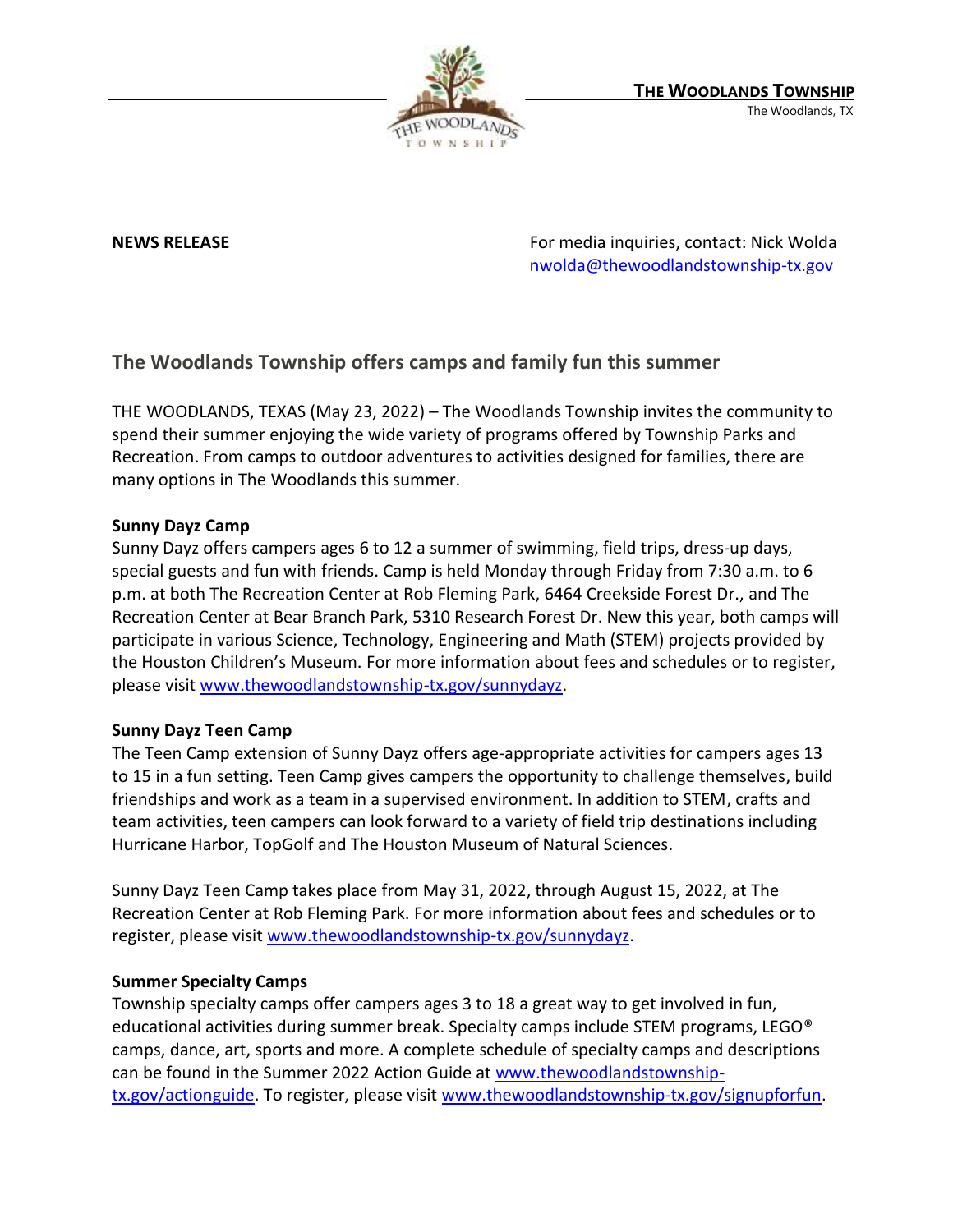

# **Youth Tennis Camp**

Youth Tennis Camp offers fun on and off the court for campers ages 4 to 16 this summer. Campers are assigned to small groups based on age and skill level and learn the fundamentals of tennis through fun games and activities. In addition to time on the court, campers enjoy time at Bear Branch Pool. To register or for more information, please call one of the Township Recreation Centers at 281-210-3950 (Bear Branch) or 281-516-7348 (Rob Fleming).

# **Family Bingo Night**

Get the family together for fun at Family Bingo night on the first Friday of each month. Summer dates are June 3, July 1, August 5 and September 2, 2022, from 6:30 to 8:30 p.m., at The Recreation Center at Rob Fleming Park, 6464 Creekside Forest Dr. Participants play a variety of games with opportunities to win prizes. Snacks are provided on a first-come, first-served basis. To register, please visit [www.thewoodlandstownship-tx.gov/signupforfun](http://www.thewoodlandstownship-tx.gov/signupforfun) or call 281-516-7348.

# **Texas TreeVentures**

Texas TreeVentures offers residents and visitors an exciting experience among the treetops. A self-guided, challenge by choice aerial adventure course, Texas TreeVentures has three different levels and 72 challenging elements from which to choose. Spend your summer with family and friends at new heights and check out the group rates for groups of 12-20, private course reservations and birthday party rentals. Please note, age and weight requirements apply. To learn more or book your visit, please visit [www.texastreeventures.com.](http://www.texastreeventures.com/)

The Woodlands Township Parks and Recreation Department looks forward to spending summer with you and your family. For more information about Parks and Recreation services, facilities and programs, please visit [www.thewoodlandstownship-tx.gov/recreation.](http://www.thewoodlandstownship-tx.gov/recreation)

For more information about The Woodlands Township, please visit [www.thewoodlandstownship-tx.gov](http://www.thewoodlandstownship-tx.gov/) or call 281-210-3800.